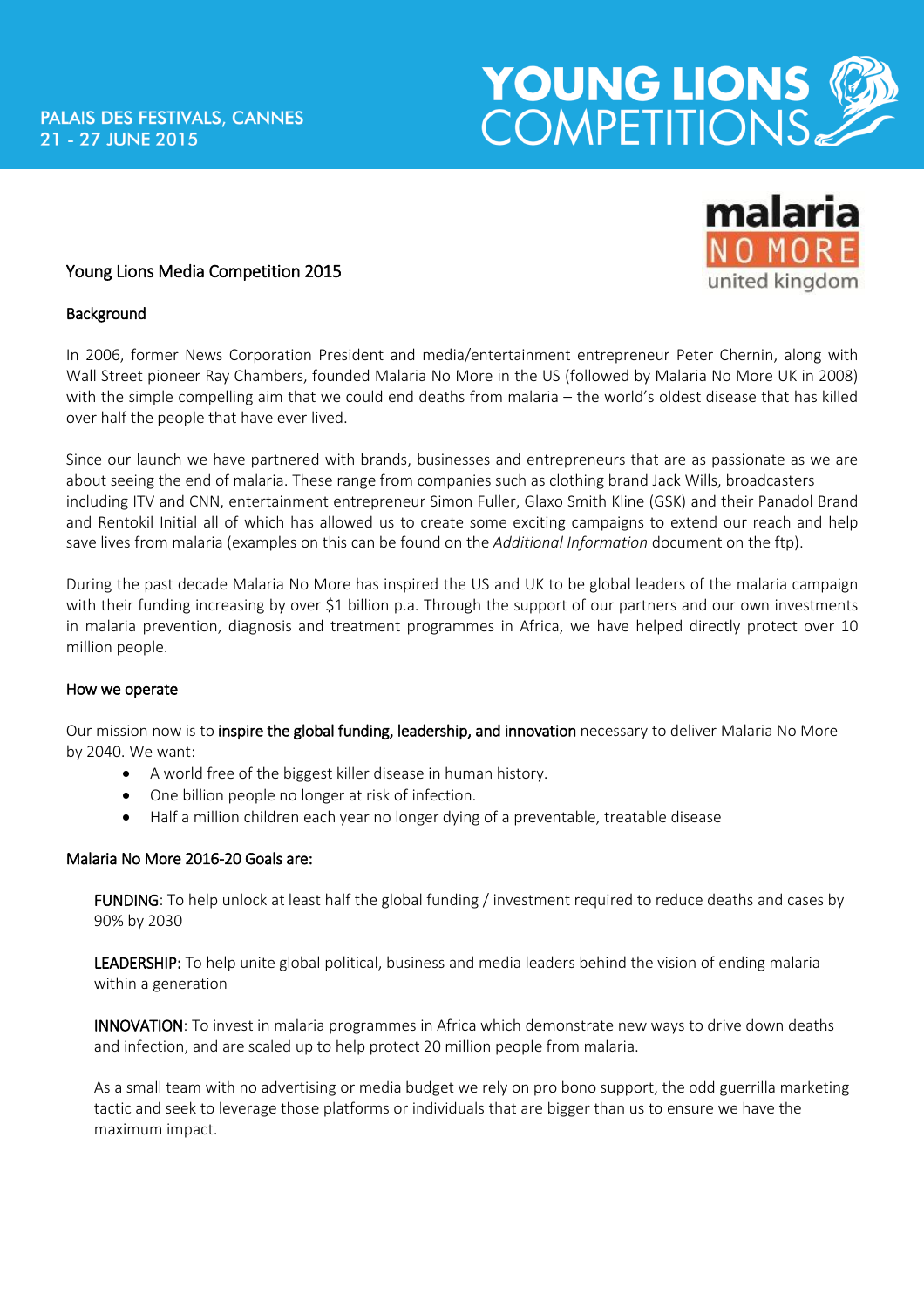# The challenge

We want you to come up with an innovative media campaign which will inspire at least 20 major businesses and high net worth individuals to join The Malaria 2030 Group. This is a brand new initiative which you will help us launch.

### Target Audience

Major businesses and high net worth individuals:

- We want them to contribute significant funds and where appropriate platforms
- They will be part of a game-changing engaged and committed coalition seeking to help end deaths from malaria
- Our prospective partners should feel that the battle to end malaria is a long term priority and one they support with conviction

### A. Major businesses

We're interested in attracting major business support from the following sectors (ideally one major supporter from each sector).

- 1. A global advertising / marketing agency
- 2. A global talent management company
- 3. A leading pharmaceutical company
- 4. Global financial services company (with presence in Africa)
- 5. Global business concerned with African infrastructure development
- 6. FMCG business (with stakeholders in Africa)
- 7. Business concerned with travel to / within Africa business or tourism
- 8. A media company or platform owner (broadcast, digital, other)

\*Malaria No More have previously worked in partnerships ranging from GSK, Novartis, flagship UK prime time television programme I'm A Celebrity, Simon Fuller (who have given access to American Idol for the US and talent for the UK) , The Sun newspaper and Best of British clothing brand Jack Wills.

# B. High net worth individuals

For the purposes of this brief we would define this target audience as wealthy individuals with a clear interest (personal or business) in ending a global killer disease, for instance African business leaders / entrepreneurs.

### Key objectives

Make being part of the 2030 group an irresistible magnet for business leaders – a no brainer to be part of. This includes coming up with a compelling creative name for this group (the 2030 group is a current working title)

# The 2030 group has 2 main objectives

- Raise £10 million by the end of 2016
- Use their leadership to inspire a global public to back the malaria fight

### Measured by:

a) At least 20 new major partners signed up for a 1 - 5 year guaranteed support

b) £10 million raised by the end of 2016

c) Significant awareness and global mass public support achieved through a major media moment or campaign(s) driven by one of the major new partners

### Restrictions to be considered

We are unable to partner with a supporter whose work or activity negatively impacts on the mission of Malaria